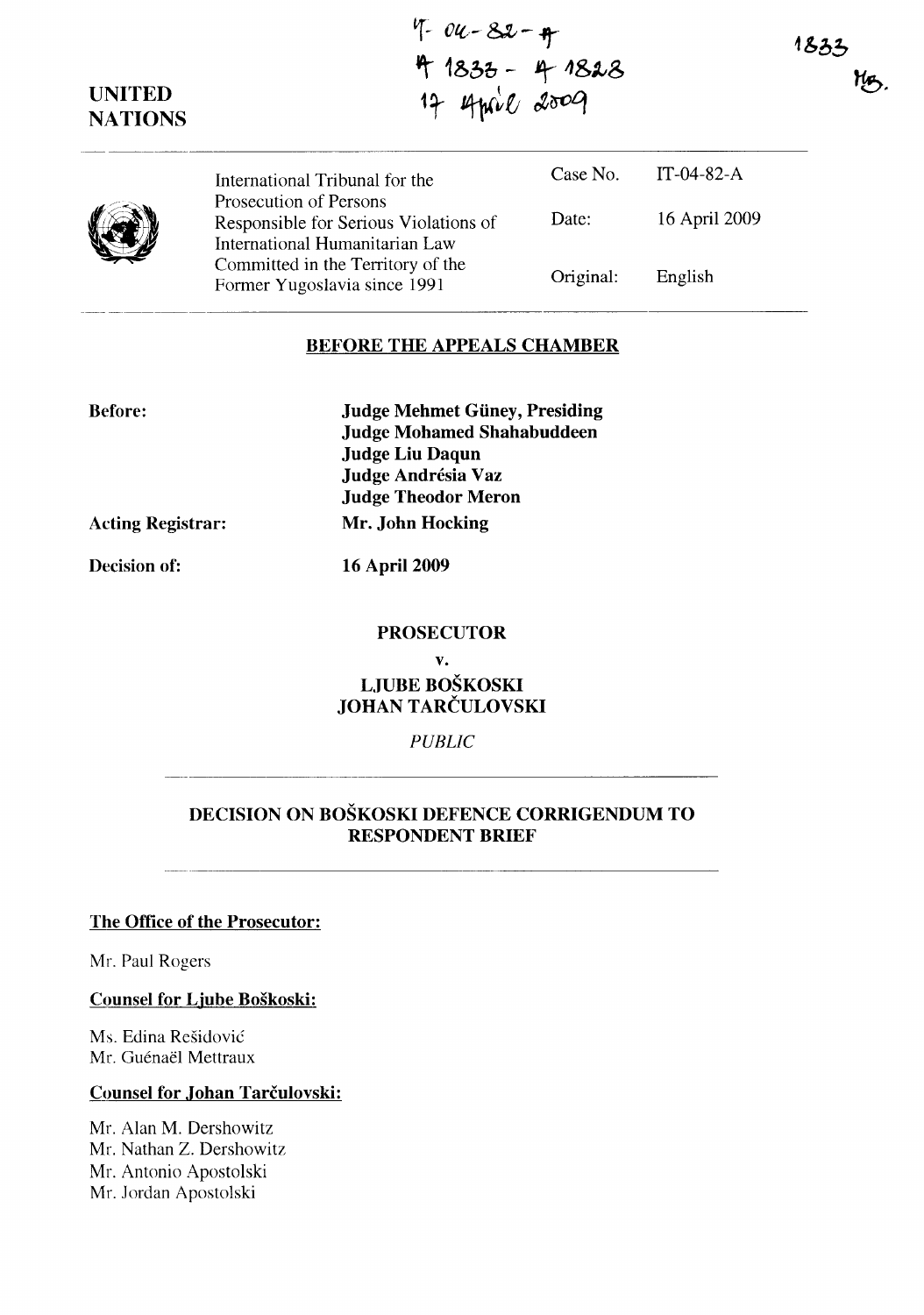**The APPEALS CHAMBER** of the International Tribunal for the Prosecution of Persons Responsible for Serious Violations of International Humanitarian Law Committed in the Territory of the Former Yugoslavia since 1991 ("Appeals Chamber" and "Tribunal", respectively);

**NOTING** the Judgement rendered by Trial Chamber II in the present case on 10 July 2008<sup>1</sup> where the Trial Chamber acquitted Ljube Boškoski ("Boškoski") on all counts:<sup>2</sup>

**NOTING** the "Prosecution's Appeal Brief' ("Appeal Brief'), filed confidentially on 20 October 2008,<sup>3</sup> the "Boškoski Defence Respondent Brief" ("Respondent Brief"), filed publicly by Boškoski on l December 2008, and the "Prosecution's Reply Brief' ("Reply Brief'), filed confidentially on 16 December  $2008$ ;<sup>4</sup>

**BEING SEIZED** of the "Boškoski Defence Corrigendum to Respondent Brief' ("'Corrigendum"), filed publicly by Boškoski on 20 January 2009;

**NOTING** that in the Corrigendum, Boškoski submits that his Respondent Brief should be corrected in the following manner.<sup>5</sup>

- l) References to Exhibit ID 147 in footnotes 87 and 88 of the Respondent Brief should be replaced with references to Exhibit  $1D47$  (Proposed Corrigendum I).<sup>6</sup>
- 2) Instead of the original reference to the Halilović Trial Judgement in footnote 438 of the Respondent Brief, this footnote should refer to eight other authorities, including jurisprudence of post-World War II Tribunals in Germany and Japan, the International Committee of the Red Cross ("ICRC") Commentary on the Additional Protocols to the Geneva Conventions, and jurisprudence of the International Criminal Tribunal for Rwanda (Proposed Corrigendum II).<sup>7</sup>

**NOTING** that should the Appeals Chamber be of "the view that the above go beyond permissible 'corrections', [Boškoski] seeks leave to add those references as and in place of

<sup>&</sup>lt;sup>1</sup> Prosecutor v. *Ljube Boškoski and Johan Tarčulovski*, Case No. IT-04-82-T, Judgement, 10 July 2008 ("Trial Judgement").

Trial Judgement, para. 606.

<sup>;</sup> A public redacted version of the Appeal Brief was filed on 3 November 2008, and its corrected public redacted version was filed on 4 November 2008.

<sup>+ 4.</sup> public redacted version of the Reply Brief was filed on 24 December 2008 (signed on 23 December 2008).

 $<sup>5</sup>$  Corrigendum, para. 17.</sup>

l' Corrigendum. para. lO.

 $<sup>7</sup>$  Corrigendum, para. 14.</sup>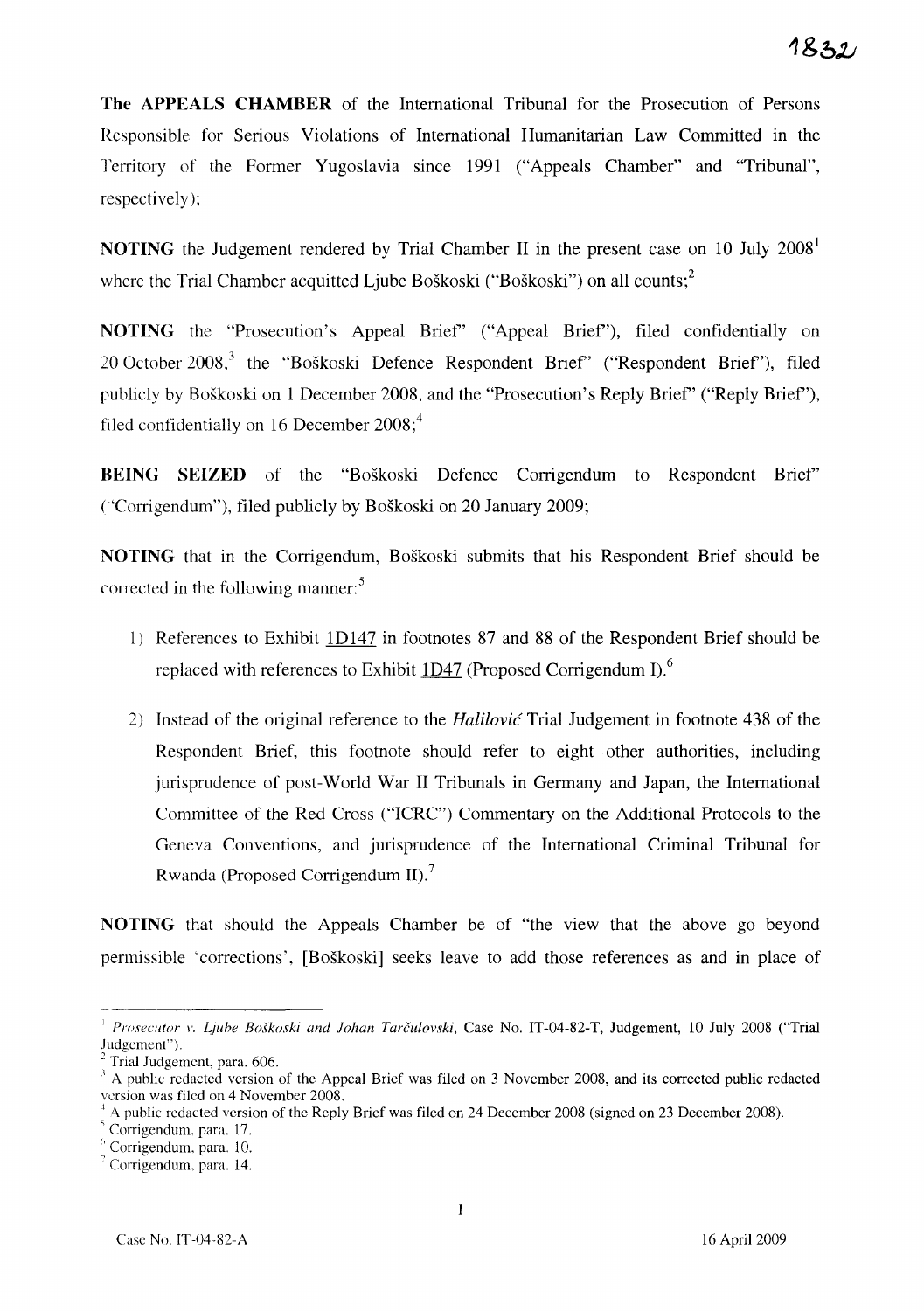'Book of Authorities'"<sup>8</sup> pursuant to the Practice Direction on Formal Requirements for Appeals from Judgement ("Practice Direction"), $9$  or in the alternative, to amend his Respondent Brief to add those references;<sup>10</sup>

**NOTING** further Boškoski's submission that "[i]n light of the fact that the Prosecution will have an opportunity to review those references and to address any of them during oral submissions, no prejudice accrues in this matter"; $<sup>11</sup>$ </sup>

**NOTING** the "Prosecution Response to 'Boškoski Defence Corrigendum to Respondent Brief'" ("Response to Corrigendum"), filed publicly on 29 January 2009, in which the Prosecution contends that while it does not object to Proposed Corrigendum I, it does object to the Proposed Corrigendum II on the grounds that it effectively constitutes a sur-reply to the Reply Brief, containing additional submissions rather than simple corrections; <sup>12</sup> that "Boškoski has not shown good cause to amend or supplement his Respondent's Brief;" and that he fails to show how Proposed Corrigendum II is "of 'sufficiently compelling importance' to justify the admission of a supplemental brief at this late stage, after briefing has been completed; $^{13}$ 

**NOTING** further that in its Response to Corrigendum, the Prosecution requests leave to file a supplemental reply not exceeding 600 words, should the Appeals Chamber grant Boškoski leave to amend his Respondent Brief by supplementing the new references as set out in Proposed Corrigendum  $II$ ;  $^{14}$ 

**NOTING** that paragraph 7 of the Practice Direction provides that "[a] Book of Authorities must be attached to the Appellant's Brief and the Respondent's Brief, in accordance with the Rules, containing a separate compilation setting out clearly all authorities relied upon";

**CONSIDERING** that the requirement that a Book of Authorities be attached to the brief in question implies that it should be filed simultaneously with said brief;

**FINDING** accordingly that Boškoski may not file a Book of Authorities in support of his Respondent Brief at this stage in briefing in order to introduce new references not contained in said Brief;

x Corrigendum, para. 15.

<sup>&</sup>lt;sup>9</sup> Practice Direction, IT/201, paras 7 et seq.

 $10$  Corrigendum, paras 15, 17.

Corrigendum, para. 16.

 $E<sup>D</sup>$  Response to Corrigendum, paras 1-2.

Response to Corrigendum, para. 3 (footnote omitted).

Response to Corrigendum, para. 5.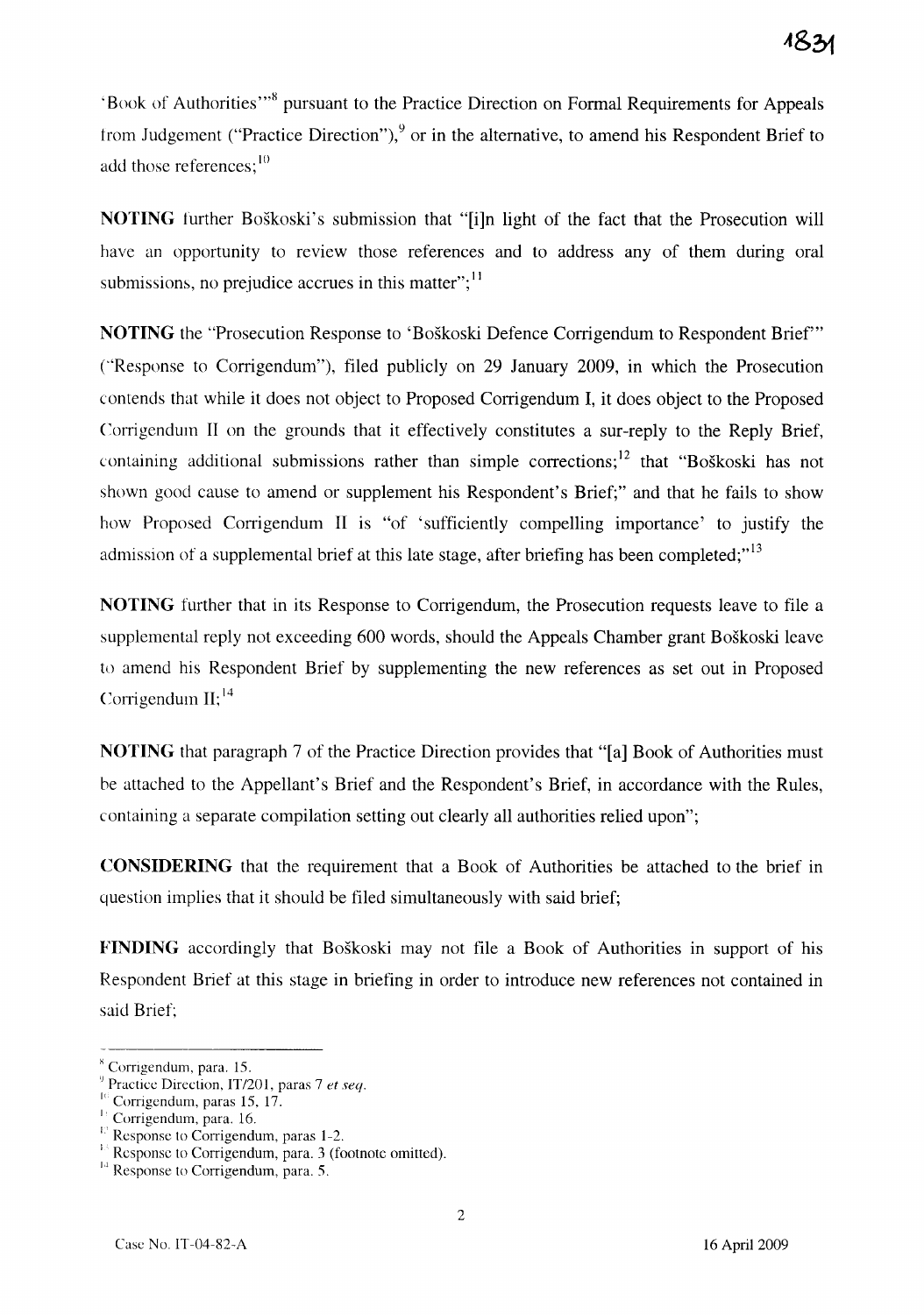**CONSIDERING** that "a party may, without requesting leave from the Appeals Chamber, file a (orrigendum to their previously filed brief or motion whenever a minor or clerical error in said hrief or motion is subsequently discovered and where correction of the error is necessary in order to provide clarification;"<sup>15</sup>

**CONSIDERING,** however, that if a party requires a substantive amendment to supplement their brief, they may, pursuant to Rule  $127(A)(ii)$  and (B) of the Rules of Procedure and Evidence ("Rules"), file the said supplement with sufficient reasons constituting good cause for the Appeals Chamber to recognise it as validly filed;  $16$ 

**CONSIDERING** that the "good cause" requirement is assessed on a case by case basis, and that the concept of "good cause" encompasses both good reason for amending a brief by supplementing new information and good reason showing why such new information was not included in the original brief;  $17$ 

**CONSIDERING** further that the "good cause" requirement is to be interpreted more restrictively at later stages in the appeal proceedings when an amendment to a brief may substantially affect the efficient administration of justice  $-$  for instance, where the briefing on appeal is completed and such an amendment would require further filings of a supplemental or revised response or reply;  $\frac{18}{18}$ 

**CONSIDERING** that whereas a party is not provided with a right to file a sur-reply since "a respondent, in his response to a motion, must give his full answer to the issues raised in that

<sup>&</sup>lt;sup>15</sup> Prosecutor v. Milan Martić, Case No. IT-95-11-A, Order Concerning Milan Martić's Submission of a Corrected Version of his Appellant's Brief, 11 February 2008, p. 2; *Prosecutor v. Naser Orić*, Case No. IT-03-68-A, Decision on the Prosecution's Motion for Variance Concerning Order and Numbering of the Arguments on Appeal and on the Prosecution' s Corrigendum to Appeal Brief, 3 May 2007, p. 2; *Prosecutor v. Željko* Mejakić *et al.,* Case No. IT-02-65-AR11bis.1, Decision on Joint Defense Motion for Enlargement of Time to File Appellant's Brief, 30 August 2005 *("Mejakić Decision")*, p. 3.

<sup>&</sup>lt;sup>16</sup> See Prosecutor v. Miroslav Bralo, Case No. IT-95-17-A, Decision on Miroslav Bralo's Motion for Leave to Supplement Appeal Brief in Light of New Information Concerning *Ex Parte* Portion of the Trial Record, 9 January 2007 ("Bralo Decision"), para. 9; *Mejakić* Decision, p. 3. Although the jurisprudence cited in this footnote and the subsequent two footnotes concerns an amendment of an Appellant's Brief or a Notice of Appeal, the principle provided in this jurisprudence applies *mutatis mutandis* to an amendment of a Respondent's Brief.

*<sup>5</sup>ee Prosecutor v. Ljube Boškoski and Johan Tarčulovski*, Case No. IT-04-82-A, Decision on Johan Tarčulovski's Motion for Leave to Present Appellate Arguments in Order Different From That Presented in Notice of Appeal, to ,\mend the Notice of Appeal, and to File Sur-Reply, and on Prosecution Motion to Strike, 26 March 2009 *("Bo,fkoski and* Tarc~ulovski Decision"), para. 17; *Prosecutor v. Vidoje* Blagojević *and Dragan* Jokić, Case No. IT-02-60-A, Decision on Motion of Dragan Jokić for Leave to File Third Amended Notice of Appeal and Amended Appellale Brief, 26 June 2006, para. 7; *Prosecutor v.* Kordić *and* Čerkez, Case No. IT-95-1412-A, Decision Granting Leave to Dario Kordić to Amend his Grounds of Appeal, 9 May 2002, para. 5.

<sup>&</sup>lt;sup>18</sup> See Boškoski and Tarčulovski Decision, para. 18; *Bralo* Decision, paras 9, 11.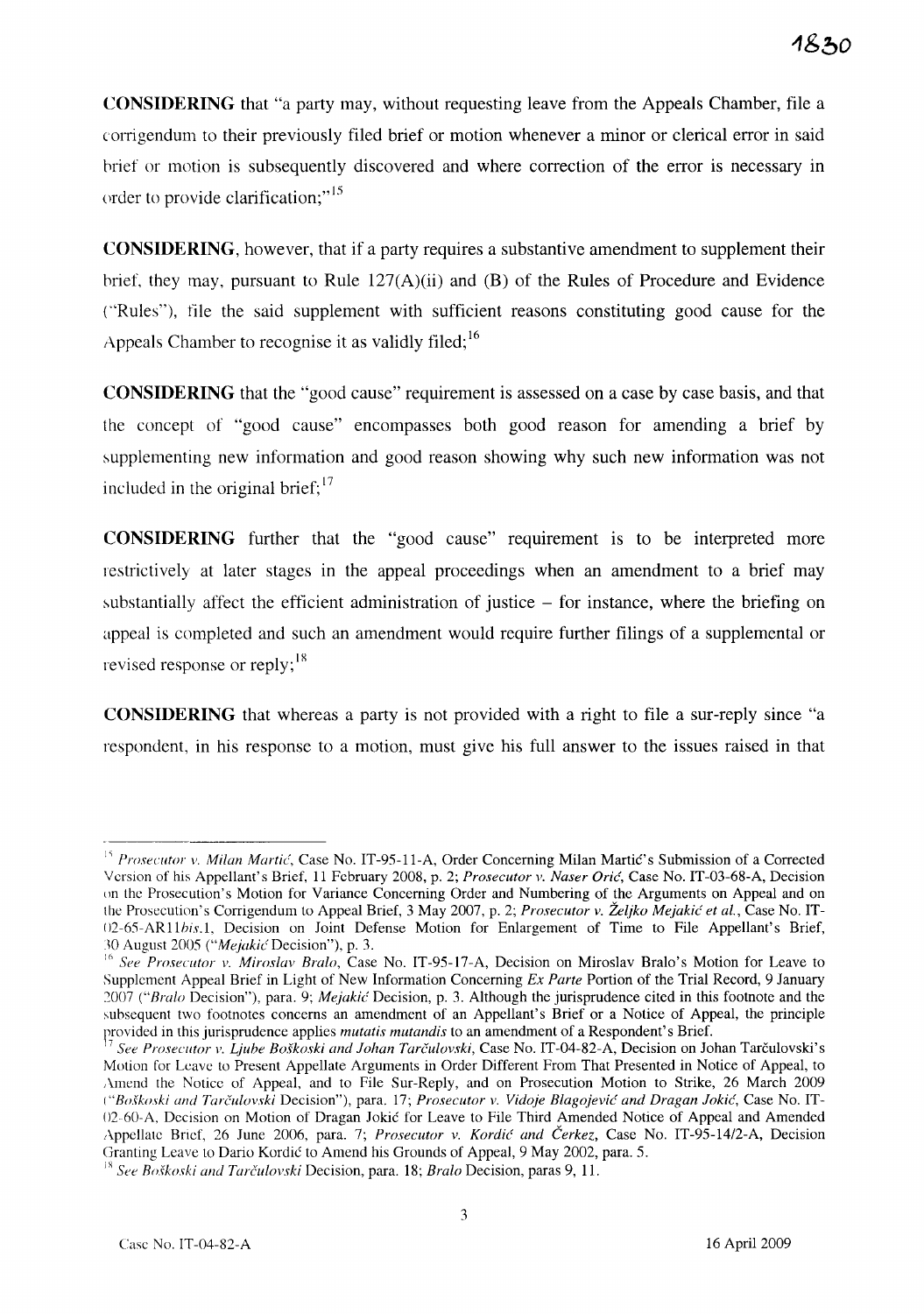motion," leave to file a sur-reply may be granted "where the reply raises a new issue to which the respondent has not already had the opportunity to respond;"<sup>19</sup>

**CONSIDERING** that whereas Proposed Corrigendum I is a mere correction of a clerical error, Proposed Corrigendum II seeks to replace an original reference with new references to authorities other than those originally referred to in the Respondent Brief, in response to the Prosecution's assertion in its Reply Brief that the original reference does not support Boškoski's submission in the relevant part of his Respondent Brief; $^{20}$ 

**FINDING** that the new references contained in Proposed Corrigendum II are tantamount to supplementing Boškoski's Respondent Brief with new substantial information, thus amounting to a sur-reply, and cannot be deemed as corrections of a minor or clerical nature;

**CONSIDERING** that the only reason set forward by Boškoski for the introduction of the new references at this late stage is the fact that the Prosecution noted in its Reply Brief that the jurisprudence relied upon by Boškoski in his Respondent Brief did not support his jurisprudence<br>submissions;<sup>21</sup>

**FINDING** that this does not constitute good cause for amending the Respondent Brief as indicated in Proposed Corrigendum II;

**CONSIDERING** further that allowing Proposed Corrigendum II to be considered as a validly filed sur-reply would require the Appeals Chamber to further permit the Prosecution to file a supplemental reply, which would affect the efficiency of the proceedings;

<sup>&</sup>lt;sup>19</sup> Prosecutor v. Mlado Radić, Case No. IT-98-30/1-R.1, Decision on Prosecution Motion for Leave to File Sur-Reply to Defence Reply in Request for Review by Mlađo Radić, 9 May 2006, p. 3.

<sup>&</sup>lt;sup>20</sup> Corrigendum, paras 11-13, referring to para. 266 and footnote 438 of the Respondent Brief.

<sup>&</sup>lt;sup>21</sup> The Appeals Chamber notes that footnote 438 of the Respondent Brief refers not only to the *Halilović* Trial Judgement, para. 71 - which Boškoski seeks to replace - but also to the *Bagilishema* Appeal Judgement, paras 35- 36. Thus, the relevant argument in the Respondent Brief remains supported by the latter reference.